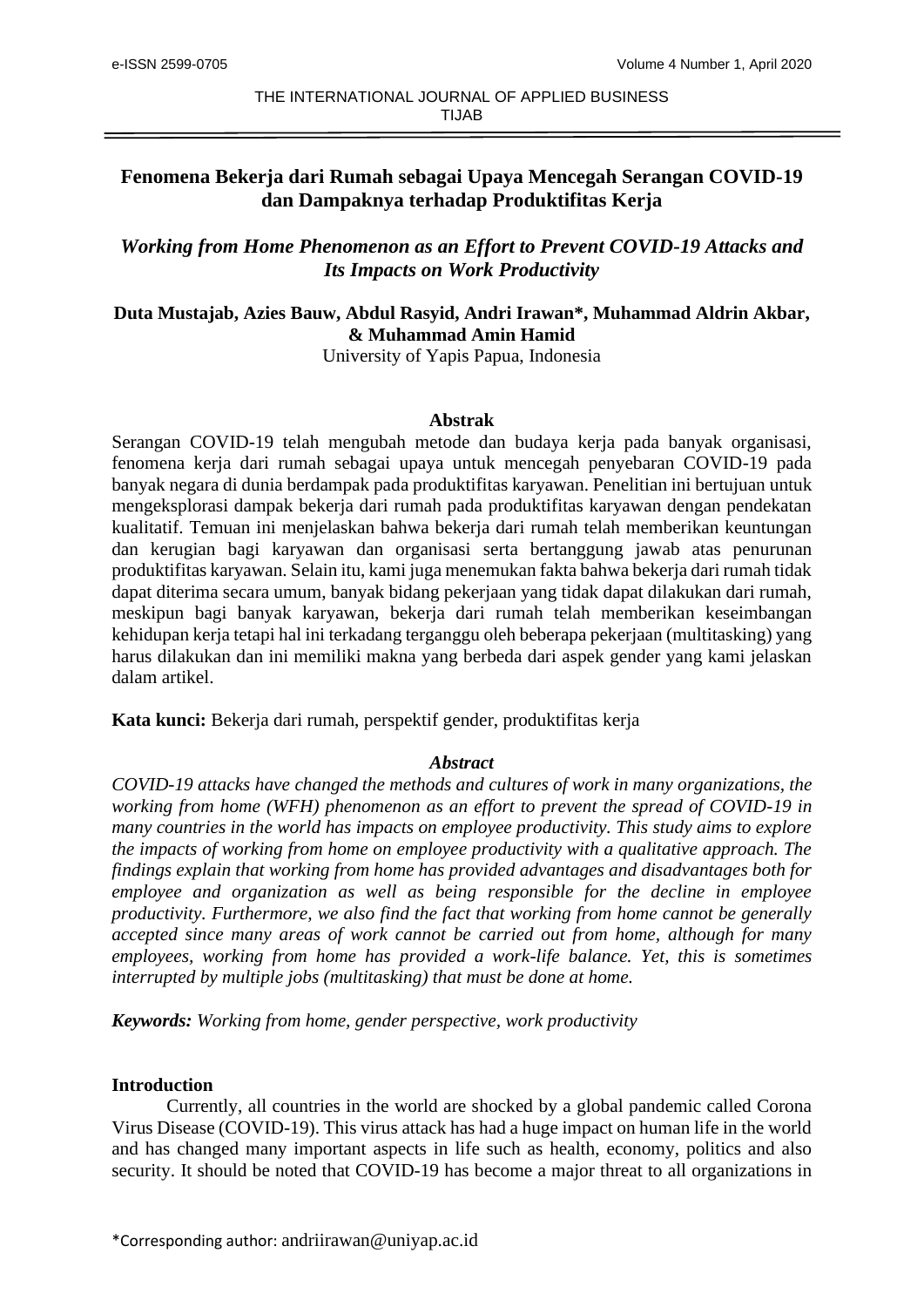the world, this has led to changes in work methods and also human interaction within the organization. The work method shifting in question is a change in the organization in giving tasks and responsibilities to its employees by "prohibiting" its employees to work in the office and gather in a room. This prohibition is not intended to destroy the performance of the organization but rather aims to prevent the spread of COVID-19, which until now continues to add the number of its victims in Indonesia. The concept of Work From Home (WFH) has been the subject of discussion and global study theme by researchers in the past 10 years, but this global phenomenon begins to emerge at the coming of the COVID-19 attack and becomes an alternative strategy for many organizations.

In Indonesia, Working From Home (WFH) has not become a work culture in the organization, there are still a few organizations that have given the flexibility to work for their employees, especially government employees as public servants. Furthermore, advances in information technology in the current era of the industrial revolution have greatly changed the organization's work order and culture, for which the organization is required to carry out transformations from all aspects to build its competitive advantage strategy. The development of technology and information does not only have impacts on the organization, but the lifestyle and social life of the community have also changed so the demand for special services for the community is certainly an important priority for many organizations. Nowadays, technology has changed the attitude and also the social life of the community, gender differences are no longer a limitation of qualifications and specifications in many jobs that no longer look at gender but more on the skills and knowledge of human resources, (Kumar & Aithal, 2016).

However, generally accepted in Indonesia today is that there is still a response that women are the most responsible ones for doing domestic chores, women's cultural sovereignty in the context of Indonesia's great culture, including the culture of Indonesia's ancestral roots rooted in tradition and culture of the earlier cultural tribes of the archipelago scattered throughout the provinces of Indonesia. In general, the culture of the society in the world places men at the top of the hierarchy, while women are in the second place, seeing the existing social construction in which men are responsible for family livelihoods that oblige men to work outside the home while women who are tasked with doing domestic chores becomes something that is considered normal so that it is a custom in many regions in Indonesia. Men and women are biologically different, there are differences in the reproductive organs and body construction in both sexes, but in the cultural context, the roles assumed by both have equality. However, culture (especially in Indonesia) has given privileges to men in which the cultural reality does not accommodate equality and balance. In culture, a woman is only a tool to complement, patriarchal culture has influenced the relationship of women and men and it leads to subordination. Although biologically women are different but in the perspective of gender equality, many women in Indonesia have succeeded in helping the family economy to help ease their husbands' burden, this is because women also have the motivation for entrepreneurship, (Irawati & Hati, 2017). The women's motivation in the field of entrepreneurship at this time in Indonesia continues to increase even many have developed their businesses through e-business, this has a positive impact on their economy, (Talib, Yusof, Zan, & Ngah, 2017). Gender is a social construction in a country that is influenced by the social, political, cultural, economic, religious, and ethnic environment. Gender is not sex, but gender can be in both men and women. However, in society, even among government officials and even academics, there is still a lot of gender equality with women.

WFH, which is a phenomenon today in Indonesia, is not a work culture found in many organizations, especially government organizations that are very bound by direct supervision, discipline and also public services. However, the WFH they do is not because the office as a facility provided by the employer is not adequate but carried out to prevent the spread of COVID-19 which is currently growing. In reality, WFH is not fully understood by the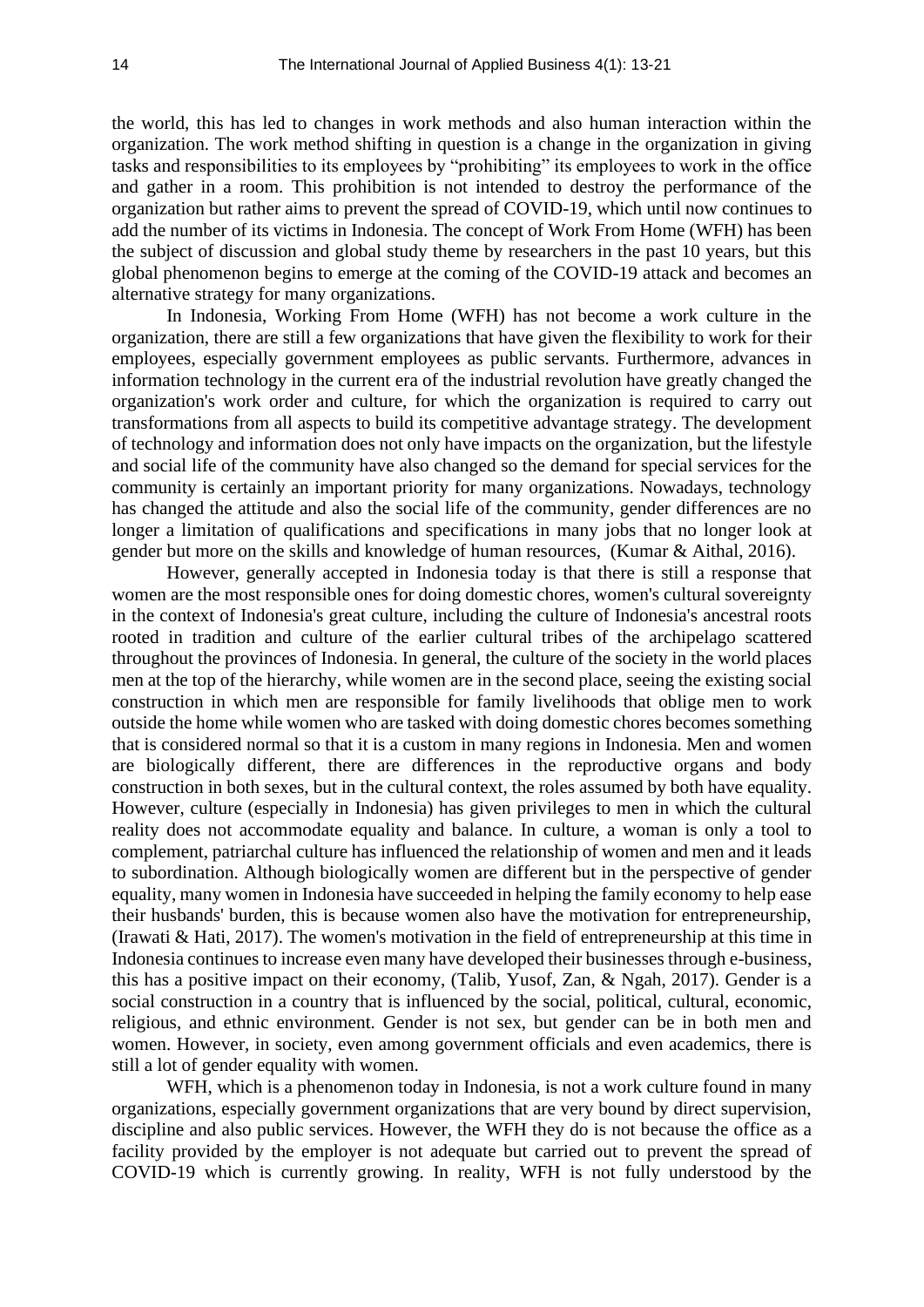employees, they feel a lot of dilemma conditions such as the mindset that the home is where they rest while work is generally done in the office. This dilemma condition sometimes creates conflicts within the family even though WFH creates flexibility of time and place, see (McCloskey, 2018). However, WFH has shortcomings such as the lack of performance as a team and also the system of supervision that is not maximal by the manager, (Lippe, 2019), but besides having its lacks, the study results have also shown that WFH provides flexibility and discretion for employees to do their works without being supervised directly by supervisors or managers (Ellen Ernst Kossek, 2015).

Currently, WFH is a strategy adopted by many organizations, WFH provides benefits for many organizations where many expenses can be cut such as rent for office buildings, employee mess and other work support facilities that must be prepared by the employer. However, WFH is certainly not without risk, what often happens is the mutual distrust that arises from both the employer and the recipient of work, for that the trust factor in the WFH concept is a very important factor that must be agreed by all parties, see (Roger C. Mayer, 1995) state that trust in others is based on the expectation that others will take actions deemed important, Trust in a relationship develops (or fails to grow) depending on several factors or bases of trust. It has been said that the implementation of WFH in Indonesia is not because many organizations have work from home cultures or methods, but this is done to reduce COVID-19 attacks so that decision making by managers must apply WFH to maintain employee productivity, for some informants whose residence access and office are far away, WFH is ideal for maintaining productivity because, with WFH, there is a significant reduction in transportation costs and time because, with the distance from home to office, the informant takes three hours on average to go and return so that with WFH, employees feel very benefited, see study results (de Vos, Meijers, & van Ham, 2018).

Thus it is clear that WFH is a strategy for many organizations with all the advantages and disadvantages that must be received by both the organization and its employees. Flexibility, trust, life balance between work, social, and losses that must be received such as lack of trust, additional costs and also multitasking of employees who are certainly different in gender is an interesting phenomenon to be studied so that the development of the WFH concept becomes wider and contributes to increasing the productivity of human resources work in organizations, see (Krasulja, Vasiljevic-Blagojevic, & Radojevic, 2015).

### **Method**

A qualitative method with an exploratory approach is used in this study which aims to explore and explain in full the phenomena that occur. 50 informants consisting of 30 female informants and 20 men were willing to be interviewed in-depth using snowball sampling, but with a COVID-19 outbreak, direct interviews (face to face) were very unlikely to be done so we conducted interviews via Telfon, facetime, Whatsapp and also Zoom Cloud Meeting (ZCM) so that the selected informants were believed to have represented the need for study with adequate location distribution.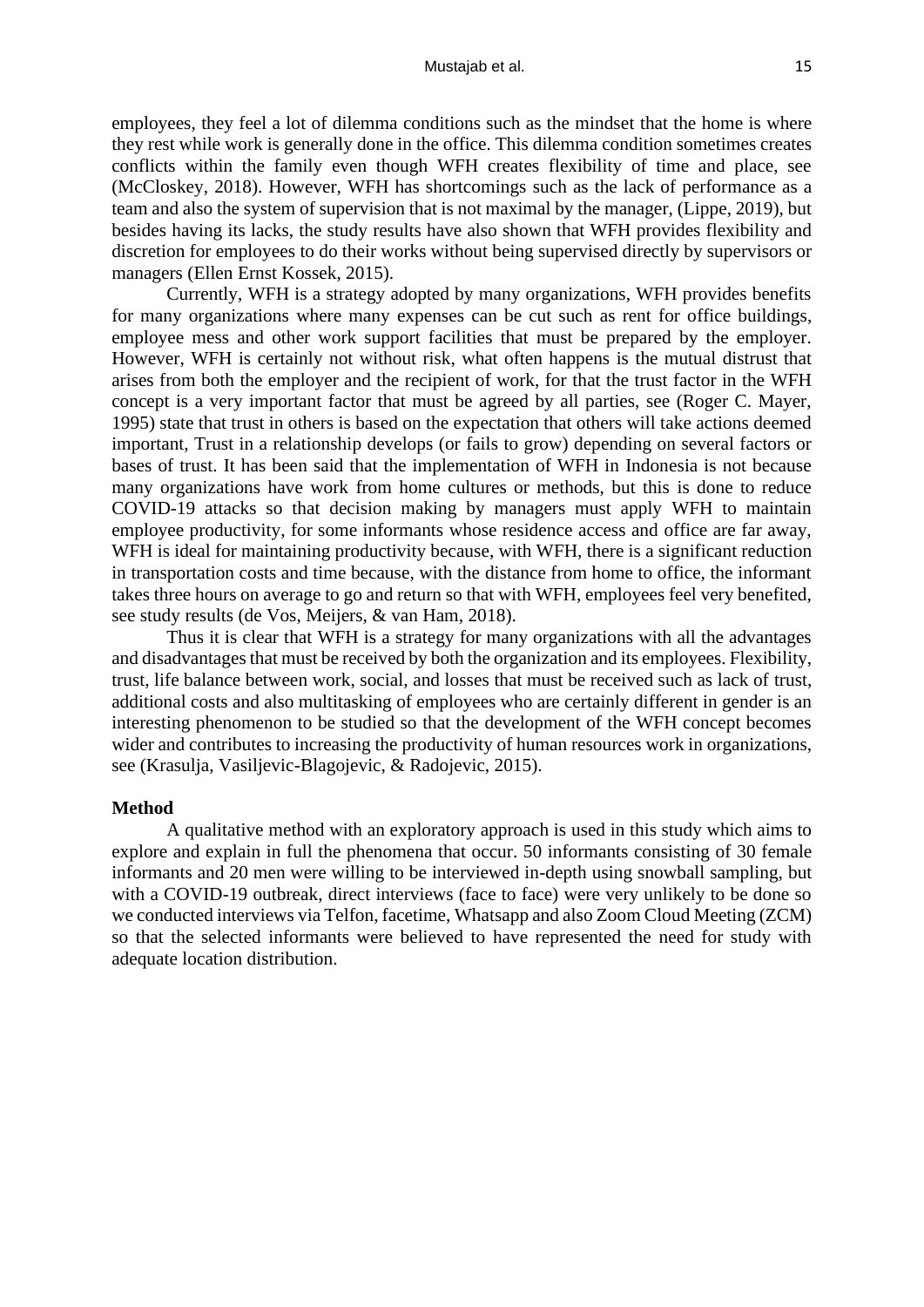# **Results and Discussion**



Figure.1 Positive Impact and Negative Impact of WFH

Furthermore, we can explain the positive and negative impacts of WFH as follows:

## *Work-life balance*

While doing WFH, many employees feel a balance in carrying out their work and social life, they can divide their time between doing work and their social lives. Furthermore, for male employees, the work-life balance is very dominant to be felt, they can do a good job and the remaining time can be used to live their social lives such as chatting and interacting with family and colleagues even though it can only be done through social media or other communication media without face to face directly, but this does not apply to female employees who are married, work-life balance cannot be felt because they have difficulty when dividing time between work and social life, this is because as married women, they have greater domestic household tasks so after they do office work at home, they generally have to complete household tasks such as taking care of children and cleaning the house. Furthermore, (Dockery & Bawa, 2018) who have proven that with WFH, there is balance and fairness in the division of family tasks and responsibilities and makes family relationships better and more harmonious when employees do WFH but this is different from (Cantera, Cubells, Martínez, & Blanch, 2009) who stated that family burdens have a relationship with higher job assessments that are a sociologically normal condition for men, but the problem is something new for women and the results of our study have provided support for this finding.

## *Flexibility*

All informants, both men and women, agree to say that in doing their WFH, they get freedom in determining the time and place of work, this is because there are no restrictions on the working hours they normally get in the office in which the time of going and returning has been determined by the rules set by employers, but in WFH, this does not apply and this has had a positive impact on them because it is more flexible in choosing the time and place to do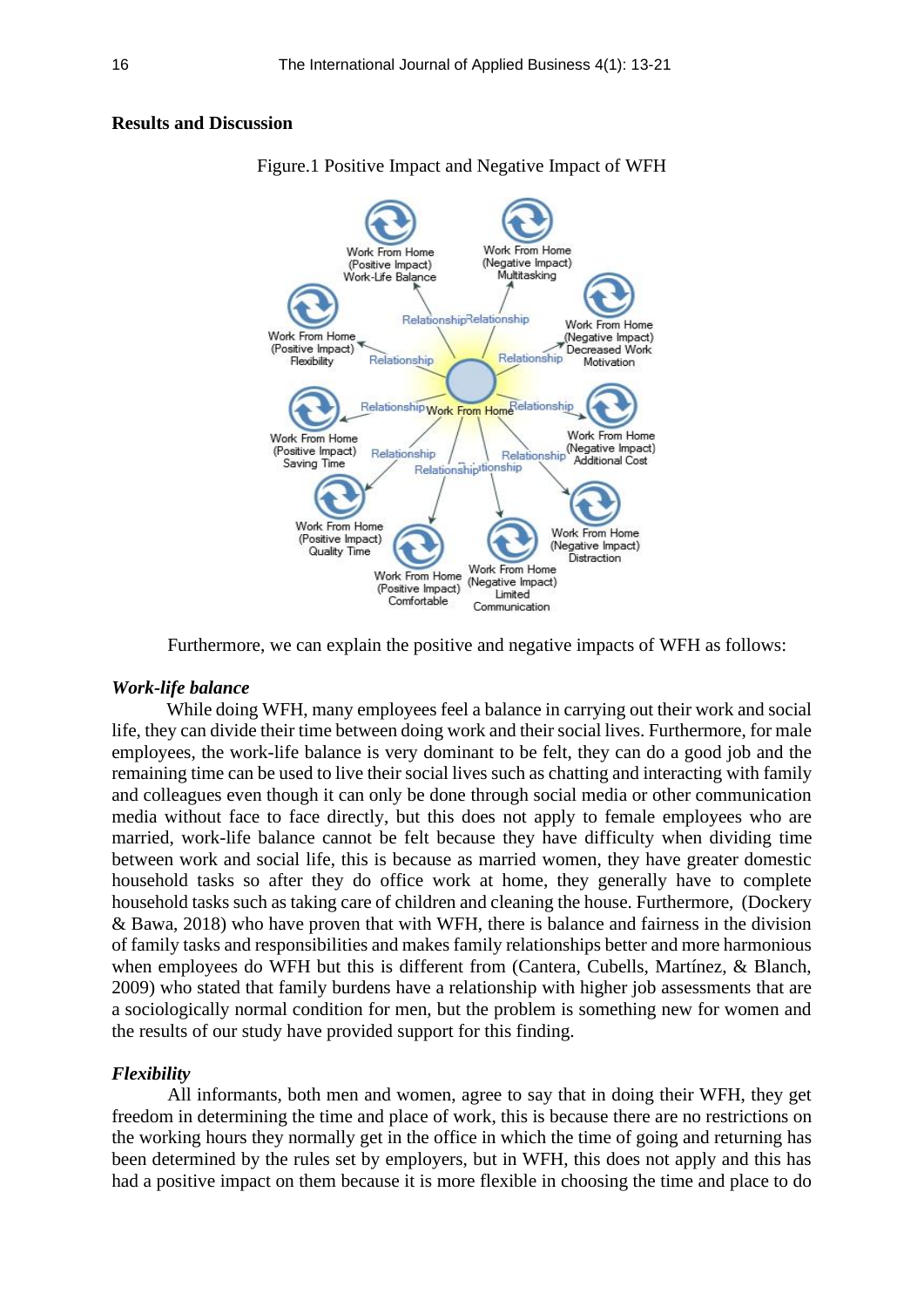their work. Even this condition does not affect the wages they should receive because the organization provides compensation for the force majeure that must be faced by all parties.

## *Saving time*

However, by doing WFH certainly has cut more time, this condition is felt by most employees in which when they have to do work in the office, it takes time to go and return home for about three hours. By doing WFH, they can use three hours to divide or allocate that time for office work or household chores for married female employees so they benefit from more time at home.

# *Quality time*

Furthermore, by doing WFH, all employees agree to declare that they feel very highquality time, especially they can enjoy more time with family without leaving their work even though sometimes they have to divide the focus between interacting with the family while focusing on the work they have to complete, but they say that the sharing of focus does not reduce the quality of their time with family during WFH.

#### *Comfortable*

By doing WFH, many employees feel comfortable in their work, they reveal that by doing work at home, they do not feel supervised directly by managers as they usually get in the office. However, working directly supervised sometimes makes employees feel uncomfortable because psychologically they must maintain attitudes and behaviors in the face of managers, but when doing WFH, supervision is no longer an obstacle in working because they are freer to do work without having to maintain attitudes and behavior as in the office.

Furthermore, the negative impacts of WFH are as follows:

#### *Multitasking*

Some female informants, especially those who are married and have children, state that they have difficulties in dividing household tasks with their husbands such as taking care of children, cooking and other tasks because the husbands cannot do these tasks and household assistants, who usually do the work, are forced to temporarily leave during the COVID19 prevention quarantine period to apply social distancing and protect all people to avoid the pandemic so that they do dual roles and tasks even though this has an impact on workload and high work stress for them. Furthermore, this dual role and task does not apply to couples who can divide tasks with their respective partners and this actually makes the atmosphere at home more harmonious and fuller of cooperation like a team work.

## *Decreased work motivation*

Decreased motivation in working is felt by employees who do WFH, this is due to the dilemma conditions and the mindset they have about "the perception of the home is a place to rest". However, when working at home, many employees lose focus on choosing to work or relax with the family to enjoy the area quarantine period and social distancing to prevent the spread of COVID-19. Decreased work motivation is also caused by many disturbances such as invitations to communicate through social media, social interaction with colleagues without discussing work and enjoying the means of entertainment they have such as watching movies, karaoke and playing with children, these activities directly make them reluctant to do the work given and often postpone their work.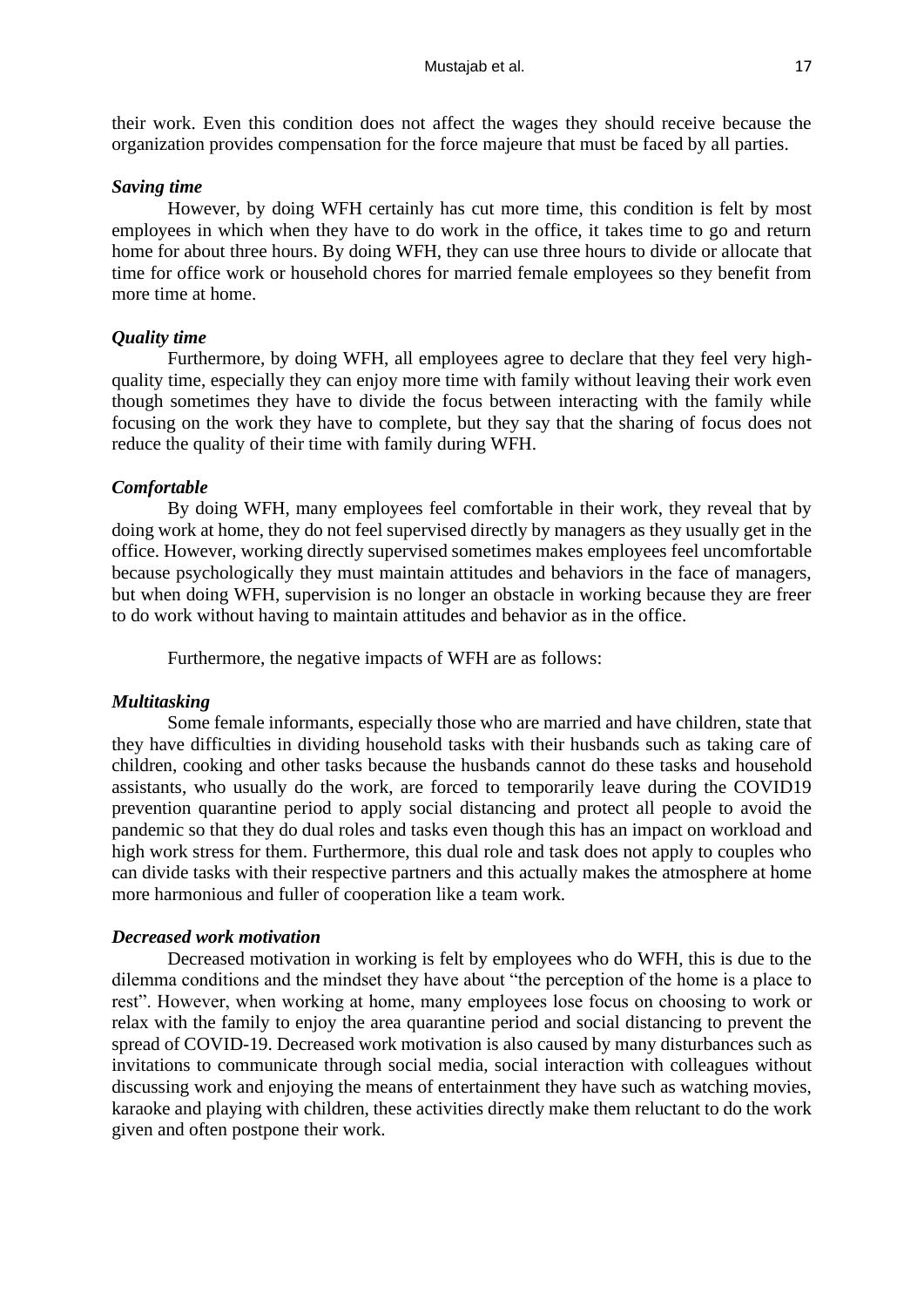#### *Additional cost*

However, by doing WFH, there will be additional financing. To this problem, all informants state that by doing WFH, many of the bills they incur such as increased electricity, internet, and communication costs, differ when they work in the office, all of the financings is certainly borne by the employer, due using electronic devices, sending data and making virtual communications more often result in surges in the bills they have to pay and this problem weighs on their routine expenses.

#### *Distraction*

During the WFH, many employees feel technical and social distractions such as family disruptions and slow internet speeds or electrical power restrictions so they often lose focus and choose to postpone work until they rediscover work spirit and reduce distraction to do or complete work.

#### *Limited Communication*

The WFH phenomenon as an effort to prevent COVID-19 in Indonesia generally provides several advantages and disadvantages, but the most often felt by employees (who become informants) is the obstruction of communication both with colleagues and managers. Limited communication is often caused by technical problems such as disruption of the internet network so they have difficulty sending work data and information to each other and they feel the difference from the psychological aspects in which before the COVID-19 outbreak, they always interact in the office and communicate directly so they can see the face and the response of the other person directly.

#### **Discussion**

### *Negative Impact of WFH*

The spread of COVID-19 certainly does not only have an impact on health aspects but more broadly, its impacts on economic, social, cultural, political and security aspects of all countries in the world. Learning from this situation, all organizations must have a strategy and the ability to deal with changes that occur and cannot be predicted. COVID-19 has changed the organizational culture and also the productivity of its human resources, WFH which has now become a phenomenon in Indonesia and made a clear contribution to the organization through its positive and negative impacts. Although many employees benefit from WFH, however, there must be risks and losses that they must accept such as fatigue which can reduce work motivation caused by multitasking in which many employees have to do two jobs at the same time such as household chores and also work offices. They often lose focus on work, this is due to the number of disturbances caused by secondary tasks causing disturbances to the memories of their primary tasks especially to older employees and this supports the findings (Clapp, Rubens, Sabharwal, & Gazzaley, 2011). However, the use of work media such as notebook, laptop, and communication tools that must be used also sometimes provide disruption to employee work productivity when they often have to receive information and communication both from managers and coworkers, this has also been discussed by (Gürkan Tekman, İmren, Tekman, & Gürkan Tekman, 2019). Furthermore, the multitasking also causes decreased motivation and employee performance, (Jacobs, 2017).

#### *Positive Impact of WFH*

WFH has given many positive impacts for employees in which they get a balance of work-life and social life (work-life balance) and this greatly contributes to the improved employee morale and this should be an organizational culture that can support the work-life balance of its employees, this agrees with (Weerasinghe & Jayawardana, 2020). Furthermore,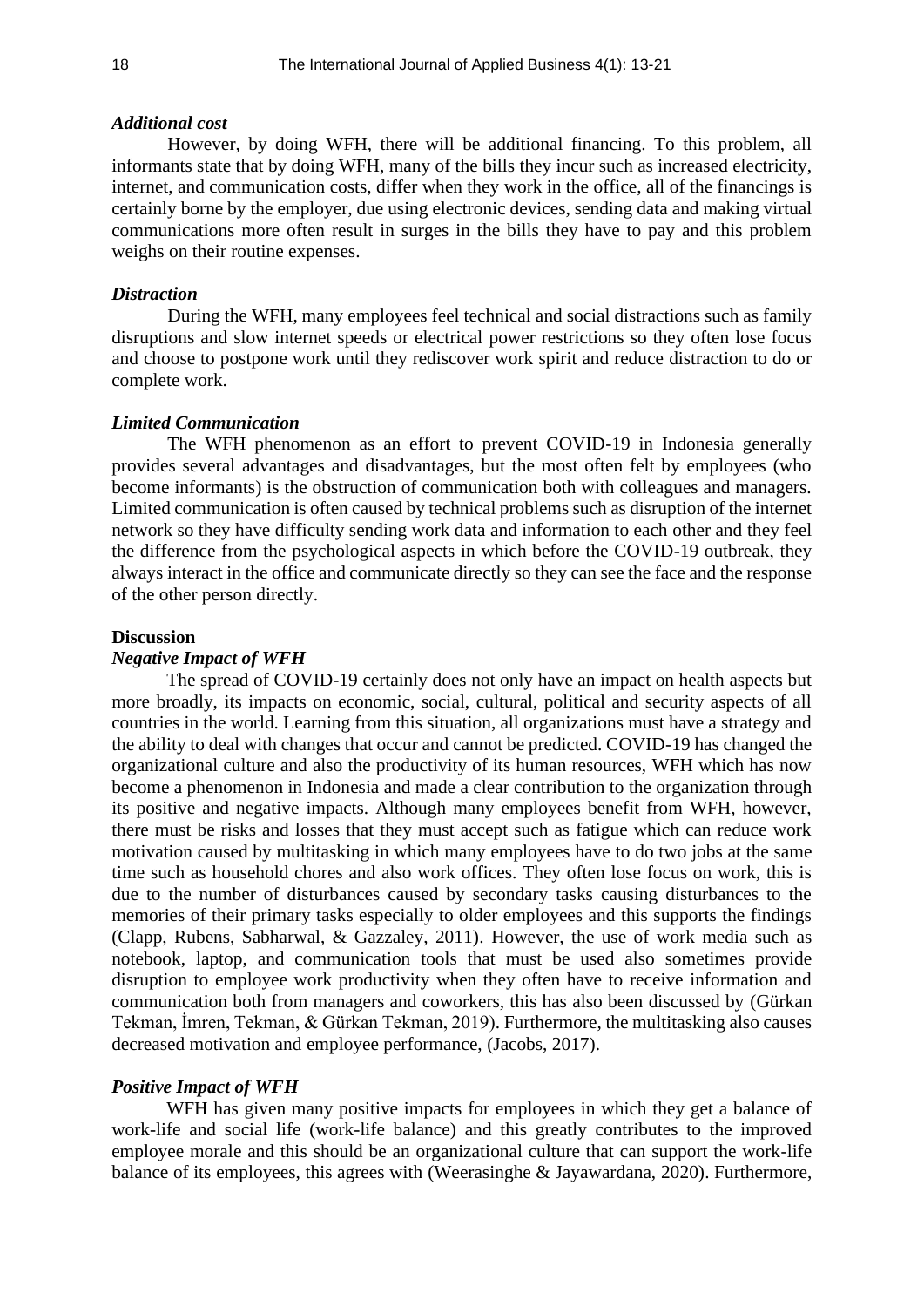WFH impacts also gives freedom in doing work in which the employee is more flexible to determine when and where he/she works, in other words, they have their work area that will provide comfort in doing their work to increase employee job satisfaction, see (Ma, 2018). In addition, WFH has also been proven to provide quality time for employees to enjoy time with family and save time in completing work. This is different when they have to do work in the office, they certainly cannot combine time for family and work even though this does not fully apply in male employees and tends to be felt by married female employees, see (Magnusson, 2019), although many male employees feel responsible for spending time with family, see also (Maume, 2016), they do this at the same time to protect them from the impacts of COVID-19 spread.

#### *Impacts of Working from Home on Work Productivity*

However, WFH will have an impact on work productivity. Through the positive and negative impacts, WFH has changed the work culture of most organizations in Indonesia and the work productivity of its employees during the COVID-19 spread. Furthermore, by looking at some of the positive and negative impacts, we also examine the employee work productivity while doing work at home. The results are very surprising that the productivity of most employees working at the home declines, this is due to lack of facilities to support work such as computers, internet networks and some other disturbances such as feeling saturated because of being in the same environment in a relatively long time with restrictions on social life that must be done to reduce the spread of COVID-19 such as social distancing or physical distancing. In addition, WFH, in many organizations in Indonesia, is not the main concept or work culture that has long been implemented so that in this condition, many organizations and employees are not ready to conduct WFH. Besides, other psychological disturbances are felt by many employees such as the fear of the COVID-19 outbreak which is the reason for the WFH so that they are more interested in finding information via television or surfing the internet about the latest information on the COVID-19 outbreak and to what extent the government has dealt with the problem. This sometimes costs so much time and causes a lot of work postponed.

Furthermore, in a gender perspective, it is found that male employees, when compared to women in the context of the size of their work productivity, are more productive, this can be seen through the lack of distraction faced by male employees than female employees who tend to get more interference in doing WFH, the strong reason is the role of multitasking that they have to do as well as "nature" for an Indonesian woman who is still bound by the culture that a wife must always be faithful in serving her husband and children let alone be seen from the faith which believes that if they do not fulfill their obligations as a wife and a mother to her children is an act of sin and violates religious norms. In addition to the smaller distractions of female employees, male employees also tend not to have a dual role in domestic chores, although they sometimes have to share tasks with their partners but this is not the main obligation they have to do, besides generally, male employees convey that their wives and children value it very much when they are doing office work and they don't want to disturb, it is rooted in the culture and ethics of courtesy held by a wife and children, in contrast to male employees who sometimes have more power to disturb or order children and his wife and ask that their needs to be a priority even though this does not fully apply to all male or female employees as a wife. Then, from the viewpoint of completing work, in general, men are more productive, but there is one interesting thing in which to report the work of female employees is more productive and more orderly administratively, this is because female employees better understand the use of information technology and other media used to support WFH due to the habit of female employees to use gadgets, laptops, and social media in their daily lives so that sometimes for reporting work done online, male employees will ask for help from female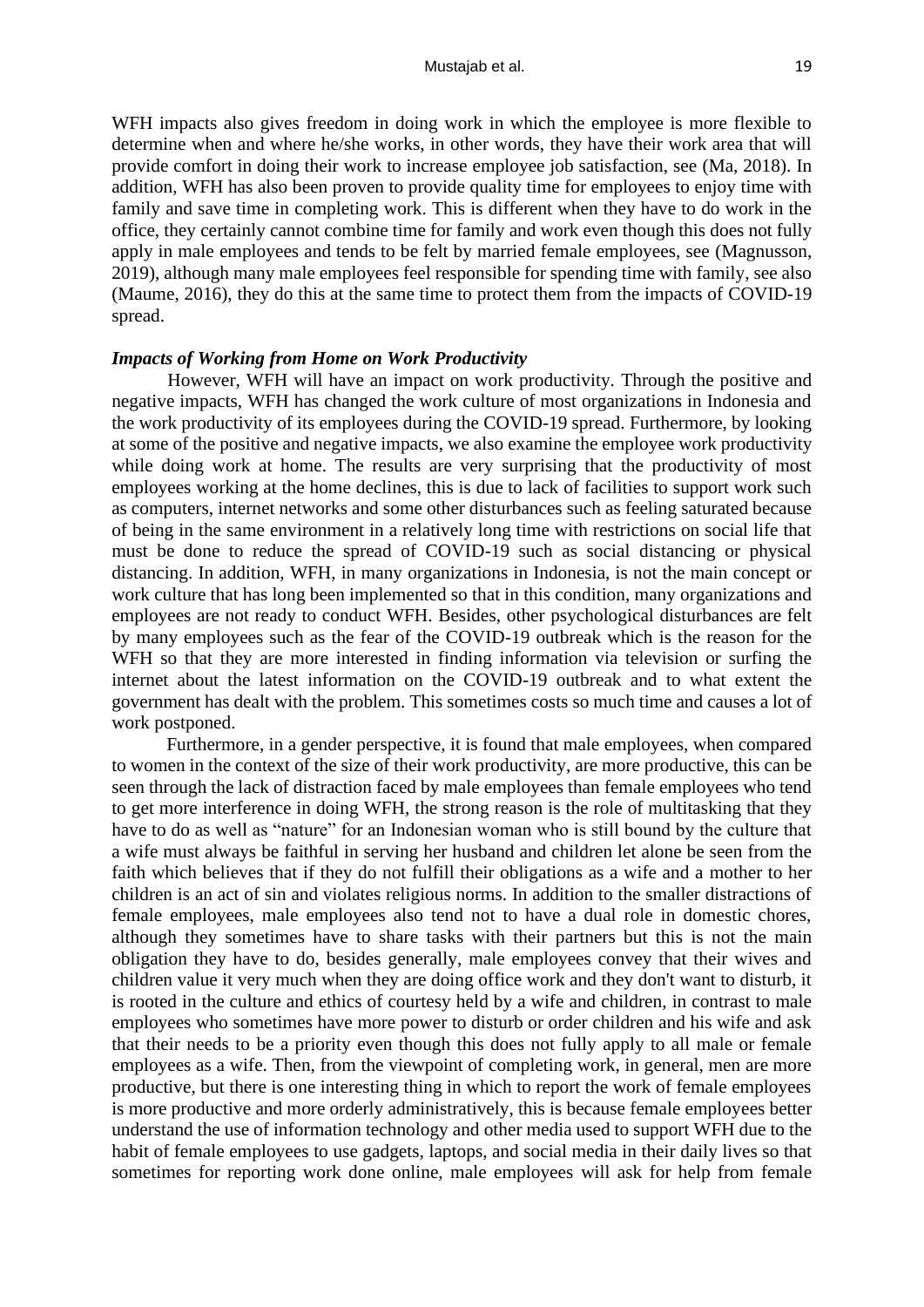employees or their wives. However, what has been stated in this article, WFH clearly does not provide an increase in employee productivity in general and this is an important note for further studies.

#### **Conclusion**

Finally, we can conclude that WFH has clearly been shown to provide major changes in organizational culture and work productivity in Indonesia. These findings will certainly be the aim of further studies to explore deeper about the WFH concept and its impact on the broader organization. In addition to examining employees who work in the office, we also get data from employees who work in factories and transportation fields, stating that as long as the restrictions on working hours and social distancing are implemented, they have experienced a reduction in income, they cannot do WFH because it is not possible to do so, such as employees who work in factories, they are forced to stop temporarily from work because there are no job support facilities prepared by the employer to work at home, so as employees in their transportation are forced to accept this situation because their income is highly dependent on passenger delivery services. Thus, WFH might be effectively applied to organizations that already have good work facilities but WFH cannot be applied to all areas of work that are highly dependent on direct service to consumers such as health workers, manufacturing and also transportation.

Meanwhile, we also conclude that WFH in a gender perspective provides many disadvantages for women in which they have to do multitasking which requires them to do office work and also homework at the same time, this is felt by many women who are married although some of them can share their duties with their partners but it does not give satisfaction to the results of their domestic chores because women have high standards of work in the context of domestic works which generally cannot be achieved by men so sometimes domestic works that their husbands have already done must be done again by them to better ensure that all household tasks are completed as normal like before doing WFH. Besides, the division of household tasks that they do sometimes actually becomes a problem in the household, such as protests from husbands who are reluctant to do housework or stress caused by high workloads, causing emotional instability between them and triggering arguments.

#### **References**

- Cantera, L. M., Cubells, M. E., Martínez, L. M., & Blanch, J. M. (2009). Work, family, and gender: Elements for a theory of work-family balance. Spanish Journal of Psychology, 12(2), 641–647. https://doi.org/10.1017/S1138741600002006
- Clapp, W. C., Rubens, M. T., Sabharwal, J., & Gazzaley, A. (2011). Deficit in switching between functional brain networks underlies the impact of multitasking on working memory in older adults. Proceedings of the National Academy of Sciences of the United States of America, 108(17), 7212–7217. https://doi.org/10.1073/pnas.1015297108
- de Vos, D., Meijers, E., & van Ham, M. (2018). Working from home and the willingness to accept a longer commute. Annals of Regional Science, 61(2), 375–398. https://doi.org/10.1007/s00168-018-0873-6
- Dockery, A. M., & Bawa, S. (2018). When two worlds collude: Working from home and family functioning in Australia. International Labour Review, 157(4), 609–630. https://doi.org/10.1111/ilr.12119
- Ellen Ernst Kossek, R. J. T. (2015). Workplace Flexibility : Integrating Employer and Employee Perspectives to Close the Research-Practice Implementation Gap. In Oxford Handbook sOnline. https://doi.org/10.1093/oxfordhb/9780199337538.013.19